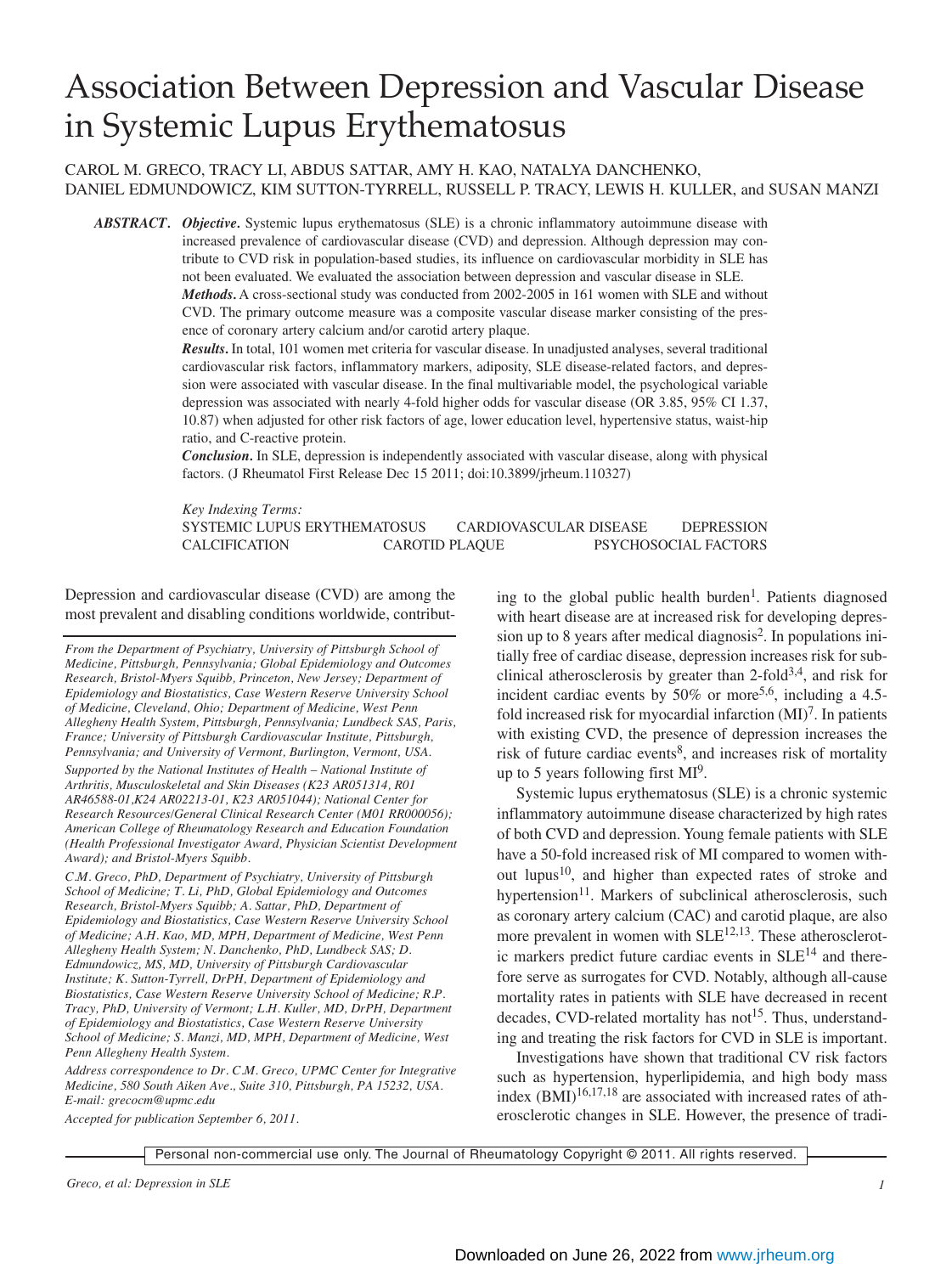tional risk factors alone does not fully explain the greatly increased risk for CVD in SLE.

In addition to traditional CVD risk factors, it has been clearly shown that a "lupus factor" related to SLE disease or its treatment is an important contributor to atherosclerotic changes and CVD in  $SLE<sup>19,20</sup>$ . Longterm use of corticosteroids, high levels of inflammation, and accrued organ damage due to immune activation are some of the potential "lupus factor" candidates contributing to CVD in this group.

Depression may play a role in lupus as well as in CVD. Depression is more prevalent in patients with SLE than in controls and in patients with other inflammatory conditions such as rheumatoid arthritis and ankylosing spondylitis $2^{1,22,23}$ . There is some evidence that depression is associated with SLE disease activity<sup>22,23,24</sup>. Depression is associated with poor medication adherence among SLE patients<sup>25</sup> as well as cognitive impairment<sup>26,27</sup>. Although studies of CVD in SLE frequently include disease-related variables, the potential role of depression has received little attention.

We evaluated psychological as well as biological factors associated with atherosclerosis in SLE, a chronic inflammatory disease with high rates of CVD, mental health concerns, and traditional biological and demographic patterns commonly associated with poor heart health.

# **MATERIALS AND METHODS**

*Study population.* The participants in this study were women with SLE enrolled in the Heart Effects on Atherosclerosis and Risk of Thrombosis in SLE (HEARTS) investigation, funded by the National Institutes of Health (R01 AR46588). The purpose of the HEARTS study was to compare prevalence and risk factors for coronary artery calcification in women with SLE and healthy controls. The participants had no history of CVD events<sup>28</sup> and were nonselectively recruited from the Pittsburgh Lupus Registry, which at the time of enrollment included 983 living participants. The registry includes patients seen at inpatient or outpatient facilities at the University of Pittsburgh Medical Center or by practicing rheumatologists within the Pittsburgh metropolitan area. All women with SLE were required to fulfill 1982 or 1997 American College of Rheumatology (ACR) revised criteria for the classification of definite or probable SLE<sup>29,30</sup> and be over the age of 18 years.

All participants completed informed consent procedures. The study was approved by the University of Pittsburgh Institutional Review Board.

*Procedures.* The study procedures included an interview, completion of a validated depression questionnaire [the Center for Epidemiologic Studies Depression Scale  $(CES-D)<sup>31</sup>$ , physical examination, and laboratory and imaging studies [electron beam computed tomography (EBT) and carotid ultrasound]. Each participant completed the study procedures during a single study visit. Data for this cross-sectional study were collected between March 2002 and September 2005.

*Traditional cardiovascular risk factors.* Information was collected on age, patient-reported race, education level, smoking habits, family history of CVD (MI, stroke, or sudden death of a first-degree relative before age 60 yrs), waist and hip circumference, and BMI. Blood pressure was determined and hypertension was defined as blood pressure > 140 mm Hg systolic or > 90 mm Hg diastolic or the use of antihypertensive therapy. Fasting blood samples were obtained for standard laboratory testing of total cholesterol, low-density lipoprotein cholesterol, high-density lipoprotein cholesterol, triglycerides, insulin, albumin, homocysteine, and glucose levels. Insulin resistance was calculated using the homeostatic model formula<sup>32,33</sup>: [insulin (mU/l)  $\times$  glucose (nmole/l)]/22.5.

*Inflammatory markers.* Laboratory assessments of inflammatory markers were conducted using blood samples from the single study visit. Assays were run in batches to reduce analytical variability. Soluble E-selectin (sE-selectin) and soluble intercellular adhesion molecule-1 (sICAM-1) were measured by commercial assays (Parameter Human sE-Selectin Immunoassay and Human sICAM-1 Immunoassay; both from R&D Systems, Minneapolis, MN, USA). High sensitivity C-reactive protein (hsCRP) was quantified by automated particle-enhanced immunonephelometry (BN-II, Siemens Healthcare Diagnostics, Deerfield, IL, USA). Fibrinogen was measured using an automated clot-rate assay (Diagnostica Stago STA-R, Parsippany, NJ, USA)<sup>34,35</sup> (R.P. Tracy, University of Vermont).

*SLE-related factors.* Rheumatologists specializing in SLE (AHK, SM) assessed disease activity and cumulative organ damage due to SLE at the study visit. Measures included the revised Systemic Lupus Activity Measure  $(SLAM-R)^{36}$  and the SLE Disease Activity Index  $(SLEDAI)^{37}$ . The SLAM-R assesses disease activity in 11 organ systems occurring over the previous month, with possible score range 0–81. The SLEDAI contains weighted descriptors of SLE signs and symptoms present in the past 10 days, and the score can range from 0 to 105. Organ damage due to SLE was measured using the Systemic Lupus International Collaborating Clinics (SLICC) damage index38 with the vascular items removed, yielding a possible score range of 0–36. We also collected information regarding individual criteria for SLE diagnosis and history of steroid use.

*Psychosocial assessment.* Participants completed the CES-D during the study visit. The CES-D is a validated 20-item self-report instrument used extensively in community samples and medically ill groups, including SLE21,39,40,41. The CES-D items assess past-week symptoms, such as persistent sadness, low motivation, and feelings of worthlessness, that are consistent with a depressive disorder. Although the CES-D is not used to diagnose specific depressive disorders, clinically significant depression is typically defined as a CES-D score >  $16^{31,42}$ . We used a CES-D symptom score > 16 as the indicator of clinically significant depression.

*Vascular disease endpoint.* The vascular disease indicator for the study was a composite consisting of presence of CAC and/or carotid artery plaque. Such composites are accepted practice in atherosclerosis and CV event research<sup>43,44</sup>. The first step in determining the composite vascular disease indicator was to measure for the presence of CAC using EBT (Imatron C-150 scanner; Imatron, San Francisco, CA, USA). Thirty to forty 3-mm slices starting at the aortic root to the apex of the heart were scanned in all participants at the same point during diastole (80% of the RR interval in the electrocardiogram) during a single breath-hold. The images were scored for calcification using the Agatston method<sup>45</sup>. Presence of CAC was defined as Agatston score > zero. For carotid artery plaque, the carotid ultrasound methodology has been described<sup>16</sup>. A Toshiba SSA-270A scanner (Toshiba, Tustin, CA, USA) equipped with a 5-MHZ linear array imaging probe was used to image the carotid arteries. Sonographers scanned the right and left common carotid artery, carotid bulb, and the first 1.5 cm of the internal and external carotid arteries. Plaque was defined as a distinct area protruding into the vessel lumen that was at least 50% thicker than the surrounding areas. For each area scanned, the degree of plaque was graded 0 (no observable plaque) to 3 (plaque covering  $\geq 50\%$  of the vessel diameter); grades were summed across the right and left carotid arteries to create an overall measure of focal plaque extent, called the plaque index. The plaque index has been found to be a reproducible and valid measure of carotid atherosclerosis in a number of populations46. For the current study, the presence of carotid plaque was defined as plaque index  $\geq 1$ .

*Data analysis.* We checked the quality of the data by evaluating the frequency distribution of all relevant variables, and assessed for multicollinearity among the variables. Continuous variables were summarized as mean (SD) and categorical variables as percentages (n). Continuous variables that had skewed distribution, such as waist-hip ratio, were transformed into quartiles. The primary outcome measure was a binary variable indicating vascular disease, defined as presence of CAC and/or carotid artery plaque. Logistic regression was used to evaluate the univariate associations between each of

Personal non-commercial use only. The Journal of Rheumatology Copyright © 2011. All rights reserved.

*2 The Journal of Rheumatology 2012; 39:2; doi:10.3899/jrheum.110327*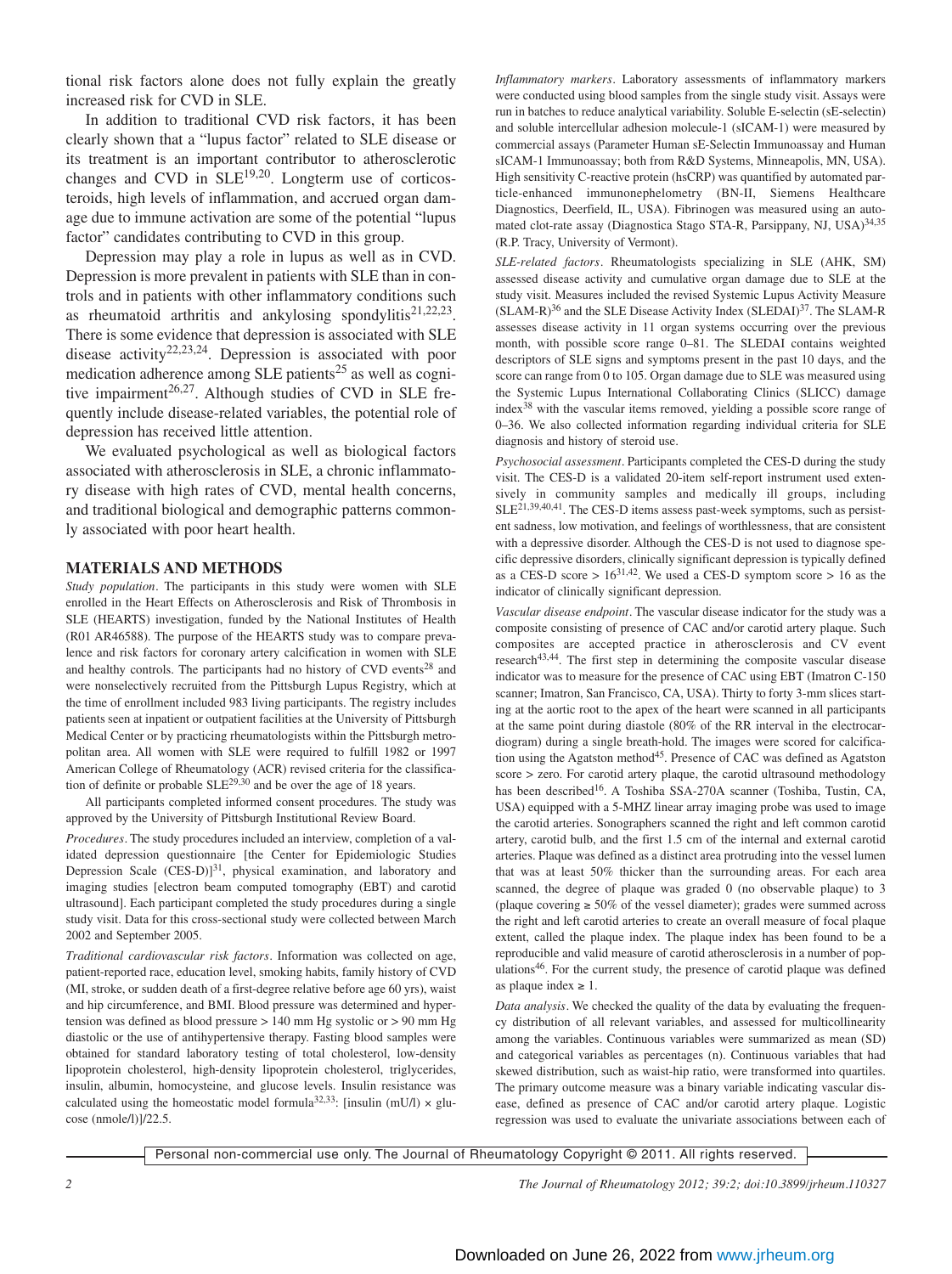the traditional, inflammatory, psychological, and SLE-related factors and the presence or absence of vascular disease. Variables associated with vascular disease in the univariate analyses were considered for inclusion in the multivariable logistic regression model, based on the variable selection methodology described in Vittinghoff<sup>47</sup>. To select variables for inclusion in multivariable models, we first chose those found to be significant  $(p < 0.15)$  in unadjusted single predictor models. Each of these variables was evaluated systematically for inclusion in the multivariable logistic regression model<sup>48</sup>, and was retained or removed based upon Akaike information criteria (AIC). The systematic evaluation of variables for inclusion was an iterative process. An example of the iterative process would be starting with important variables such as age and hypertension in the model, inflammatory variables may be added one by one, their significance assessed, and AIC evaluated to determine which inflammatory marker or sets of inflammatory markers fits best in the model or whether they should be removed. Then SLE variables would be considered, one by one, in a similar fashion, and the model would be evaluated with and without the inflammatory variable or variables. Variable inclusion and removal proceeds in this fashion until all significant univariate variables have been considered. The adequacy of the final multivariable model was evaluated using the specification link test and Hosmer-Lemeshow goodnessof-fit test. SPSS 15 (SPSS Inc., Chicago, IL, USA) and Stata 9 (Intercooled Stata 9.1; StataCorp LP, College Station, TX, USA) were used to perform all statistical analyses. The final model was checked for interaction effects.

### **RESULTS**

*Clinical and demographic characteristics.* One hundred sixtyone women with SLE were enrolled in the study and completed the assessments. Overall mean age was 50.0 years (SD 10.0); 88% (SD 141) were white, and 55% (SD 89) were hypertensive (defined as using antihypertensive medication or having blood pressure > 140/90 mm Hg). Total cholesterol was 190 mg/dl (SD 41) and waist-hip ratio was 0.85 (SD 0.1). The mean CES-D score was 11.6 (SD 9), with 27% of the sample (43/161 women) scoring at or above 16, a score consistent with clinically meaningful depressive symptoms. Of a possible range of 0–60, the CES-D score ranged from 0 to 45 in the sample overall. We evaluated associations between depression and other characteristics using logistic regression. Older age and being in the second quartile of waist-hip ratio were marginally associated with depression ( $p = 0.056$ ,  $p =$ 0.078, respectively). Depression was not associated with hypertension, race, education, cholesterol, and steroid use.

*SLE characteristics.* Disease-related characteristics of the SLE sample are provided in Table 1. The average length of time from SLE diagnosis was 16.3 (SD 7.0) years (range 5–47 yrs). Current SLE disease activity was mild, on average, with mean SLAM-R of  $4.5$  (SD  $2.9$ , range  $0-15$ ), and mean SLEDAI was 2.0 (SD 2.3, range 1–14). Cumulative organ damage scores, i.e., SLICC-ACR Damage Index without vascular items, averaged 1.4 (SD 1.6, range 0–9). Regarding treatment with steroids, the majority of patients (110 of 161) had used steroids, with a median duration of 10 years of use. *Vascular disease and CVD risk factors.* Forty-eight percent (SD 77%) of patients showed evidence of CAC, and carotid plaque was found in 36% (SD 58%). The calcium and plaque data are not shown in the tables. One hundred one (63%) of the women showed evidence of vascular disease, defined as presence of coronary calcium and/or carotid plaque.

*Table 1.* Characteristics of patients with systemic lupus erythematosus  $(SLE)$  (n = 161).

| Characteristics                               | Mean $(SD)$ |
|-----------------------------------------------|-------------|
| Disease duration, yrs                         | 16.3(7.0)   |
| SLAM-R                                        | 4.5(2.9)    |
| <b>SLEDAI</b>                                 | 2.0(2.3)    |
| SLICC/ACR Damage Index without vascular items | 1.4(1.6)    |
| No. ACR criteria, median (IQR)                | $5(4-7)$    |
| Skin (malar or discoid rash), %               | 48          |
| Photosensitivity, %                           | 68.6        |
| Oral ulcer, %                                 | 60          |
| Arthritis, %                                  | 92          |
| Serositis, %                                  | 48          |
| Renal, %                                      | 24.5        |
| Central nervous system*, %                    | 8           |
| Hematologic, %                                | 54          |
| Immunologic, %                                | 60          |
| ANA positive, %                               | 99          |

\* Diagnostic criteria for CNS lupus include only seizure and psychosis. IQR: interquartile range; ACR: American College of Rheumatology; CNS: central nervous system; ANA: antinuclear autoantibody; SLAM-R: Systemic Lupus Activity Measure-Revised; SLEDAI: SLE Disease Activity Index; SLICC/ACR: Systemic Lupus International Collaborating Clinics/American College of Rheumatology.

Demographic characteristics and CVD risk factors of SLE patients with and without evidence of vascular disease are shown in Table 2. Several traditional CVD risk factors were associated with vascular disease, including age, years of education, hypertension, adiposity, elevated triglyceride levels, glucose, and insulin resistance. SLE patients with vascular disease had higher mean waist-hip ratios compared to those without vascular disease  $(0.86 \pm 0.1 \text{ vs } 0.82 \pm 0.1, \text{ respective}$ ly;  $p = 0.03$ ). Further, those in the highest quartile of waist-hip ratio were more likely to have vascular disease, with an unadjusted OR of 3.99 (95% CI 1.46–10.88;  $p = 0.007$ ). Inflammatory factors related to vascular disease were higher levels of hsCRP, sE-selectin, and fibrinogen. Depression, defined as CES-D depressive symptom score > 16, was more prevalent among SLE women with vascular disease (35%) compared to those without  $(15\%; p = 0.004)$ . CES-D scores ranged from 0 to 45 in women with vascular disease, and from 0 to 38 in those without. In terms of SLE disease characteristics, women with SLE who had evidence of vascular disease had greater cumulative damage due to SLE and longer history of corticosteroid use.

The final multivariable model for presence of vascular disease in women with SLE included several traditional cardiovascular risk factors (age, hypertension, years of education), inflammation, adiposity, and depression (Table 3). Women in the highest quartile of waist-hip ratio ( $\geq 0.87$ ) were 4 times more likely to have vascular disease, after adjustment for other risk factors. Patients with depression had nearly 4-fold increased odds for vascular disease (OR 3.85, 95% CI 1.37–10.87), independent of traditional risk factors, adiposity,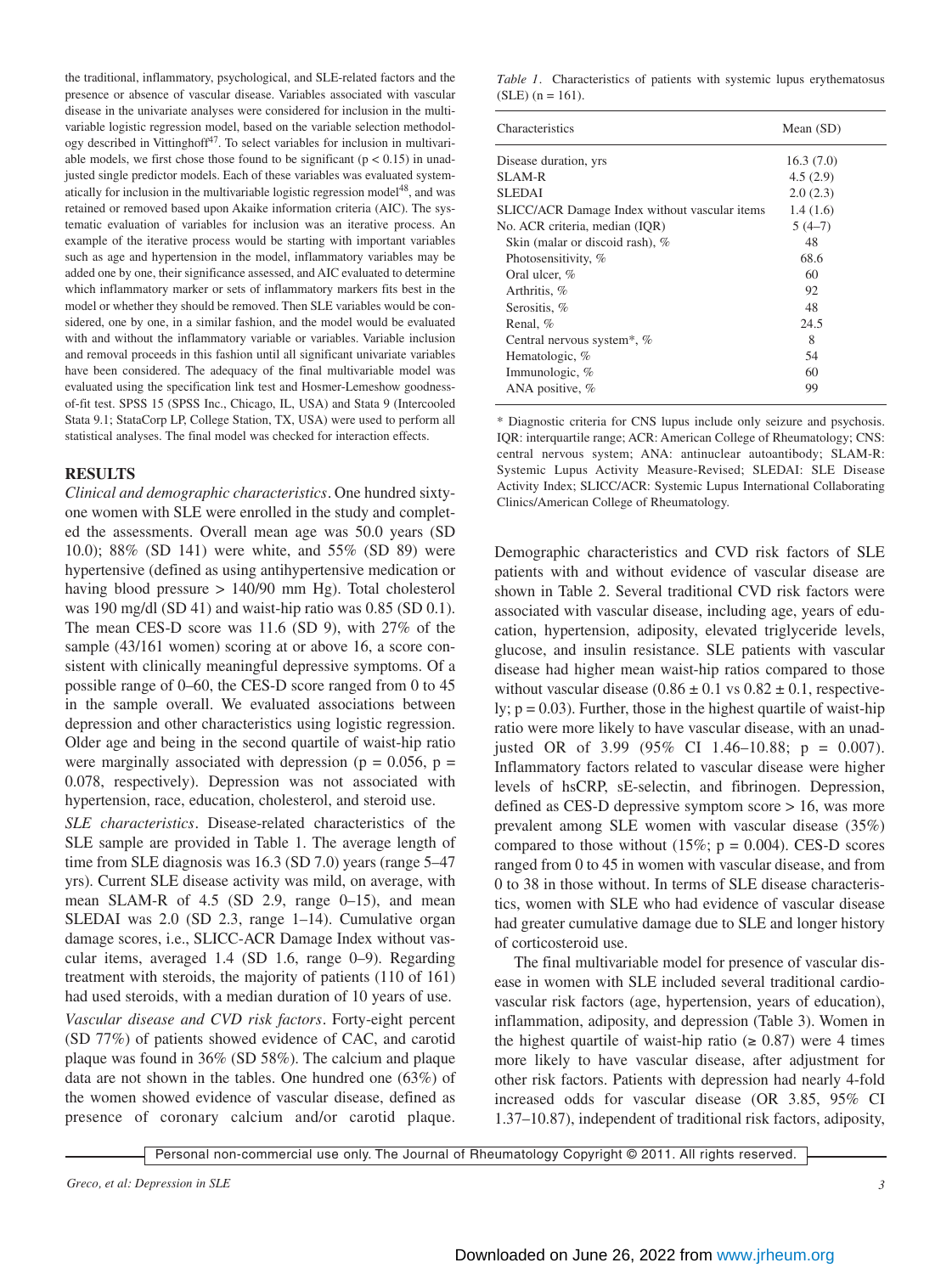| <b>Traditional Risk</b><br>Factors         | Vascular Disease<br>Present*, $n = 101$ | No Vascular<br>Disease*, $n = 60$ | OR (95% CI)         | p       |
|--------------------------------------------|-----------------------------------------|-----------------------------------|---------------------|---------|
| Age, yrs                                   | 53.5 (9.6)                              | 44.5(8.0)                         | $1.12(1.07 - 1.17)$ | < 0.001 |
| White, %                                   | 87 (88)                                 | 90(54)                            | $0.75(0.27 - 2.10)$ | 0.586   |
| Years of education                         | 13.8(2.4)                               | 15.2(2.6)                         | $0.80(0.70 - 0.92)$ | 0.002   |
| Systolic BP, mm Hg                         | 128.3(20.0)                             | 109.4(13.5)                       | $1.07(1.04 - 1.10)$ | < 0.001 |
| Diastolic BP, mm Hg                        | 78.5 (10.3)                             | 73.3(9.5)                         | $1.05(1.02 - 1.09)$ | 0.002   |
| Hypertension <sup>†</sup> , %              | 64(65)                                  | 38(23)                            | $2.90(1.50 - 5.62)$ | 0.002   |
| Waist-hip ratio, %                         |                                         |                                   |                     |         |
| 1st quartile                               | 11.9(12)                                | 23(14)                            |                     |         |
| 2nd quartile                               | 20.8(21)                                | 30(18)                            | $1.36(0.50-3.68)$   | 0.544   |
| 3rd quartile                               | 26.7(27)                                | 27(16)                            | $1.97(0.73 - 5.29)$ | 0.179   |
| 4th quartile                               | 40.6(41)                                | 20(12)                            | 3.99 (1.46-10.88)   | 0.007   |
| Body mass index, $\text{kg/m}^2$           | 30.2(6.6)                               | 23.9(4.1)                         | $1.25(1.15-1.36)$   | < 0.001 |
| Ever a smoker, %                           | 40(40)                                  | 30(18)                            | $1.53(0.77-3.02)$   | 0.221   |
| Homocysteine, mg/dl                        | 10.8(4.4)                               | 9.8(3.4)                          | $1.07(0.98 - 1.17)$ | 0.130   |
| Fasting serum glucose, mg/dl               | 96.1(25.5)                              | 86.7 (8.9)                        | $1.04(1.01-1.08)$   | 0.004   |
| Serum albumin, mg/dl                       | 4.5(0.52)                               | 4.7(0.45)                         | $0.50(0.26 - 0.99)$ | 0.046   |
| Total cholesterol, mg/dl                   | 192.5 (40.8)                            | 186.3 (41.3)                      | $1.00(0.99 - 1.01)$ | 0.359   |
| HDL cholesterol, mg/dl                     | 53.6 (17.0)                             | 55.1(15.5)                        | $0.99(0.98 - 1.01)$ | 0.590   |
| LDL cholesterol, mg/dl                     | 111(35.7)                               | 108.4 (30.96)                     | $1.00(0.99-1.01)$   | 0.641   |
| Triglycerides, mg/dl                       | 144.6 (91)                              | 114.9(56.7)                       | $1.01(1.00-1.01)$   | 0.028   |
| HOMA insulin resistance                    | 4.7(5.2)                                | 2.6(1.9)                          | $1.38(1.11 - 1.73)$ | 0.004   |
| Inflammatory markers                       |                                         |                                   |                     |         |
| hsCRP, mg/dl                               | 5.5(6.5)                                | 2.9(4.3)                          | $1.12(1.03 - 1.23)$ | 0.010   |
| sICAM-1, ng/ml                             | 302.8 (91.6)                            | 276.8 (108.7)                     | $1.00(1.00-1.01)$   | 0.112   |
| sE-selectin, ng/ml                         | 51.7(21.2)                              | 43.6(20.3)                        | $1.02(1.00-1.04)$   | 0.023   |
| Fibrinogen, mg/dl                          | 350.3 (84.8)                            | 321 (88.1)                        | $1.00(1.00 - 1.01)$ | 0.041   |
| Psychological                              |                                         |                                   |                     |         |
| CES-D $\geq$ 16, %                         | 35(35)                                  | 13(8)                             | $3.45(1.47 - 8.06)$ | 0.004   |
| <b>SLE</b> characteristics                 |                                         |                                   |                     |         |
| Duration, yrs                              | 16.6(6.8)                               | 15.7(7.4)                         | $1.02(0.97-1.07)$   | 0.418   |
| <b>ACR</b> criteria                        | 5.7(1.7)                                | 5.5(1.5)                          | $1.06(0.87-1.29)$   | 0.581   |
| SLICC damage index, modified <sup>††</sup> | 1.6(1.7)                                | 1.0(1.2)                          | $1.32(1.04 - 1.68)$ | 0.023   |
| SLEDAI score                               | 2.0(2.4)                                | 2.0(2.1)                          | $1.00(0.89 - 1.15)$ | 0.999   |
| SLAM score                                 | 4.6(2.9)                                | 4.5(2.9)                          | $1.01(0.90-1.13)$   | 0.833   |
| Steroid use, ever, %                       | 87 (88)                                 | 90(54)                            | $1.40(0.52 - 3.77)$ | 0.505   |
| Steroid use, yrs                           | 11.2(7.6)                               | 8.5(5.4)                          | $1.07(1.00 - 1.13)$ | 0.047   |

*Table 2.* Unadjusted logistic regression analysis of covariates of vascular disease in patients with SLE. Covariates with  $p < 0.15$  were evaluated for inclusion in multivariable models. Statistically significant differences ( $p < 0.05$ ) between SLE patients with and those without vascular disease are indicated in bold type.

\* Mean (SD) are provided for continuous variables, and number (%) for dichotomous variables. † Defined as blood pressure ≥ 140/90 mm Hg or taking antihypertensive medication. †† The SLICC/ACR damage index was modified by removing vascular items. SLE: systemic lupus erythematosus; BP: blood pressure; HDL-C: high-density lipoprotein cholesterol; LDL-C: low-density lipoprotein cholesterol; HOMA: homeostatic model; hsCRP: high sensitivity C-reactive protein; sICAM-1: soluble intracellular adhesion molecule-1; sE-selectin: soluble E-selectin; CES-D: Center for Epidemiologic Studies-Depression Scale.

and CRP. Notably, the univariate OR and CI for depression were relatively unchanged after adjustment for the other significant and relevant covariates. This finding indicates that depression has an independent role in CVD. The final model was also checked for interaction effects and there were none.

# **DISCUSSION**

Our results indicate that both psychological and biological factors are associated with vascular disease in women with SLE. Depression is strongly associated with vascular disease, after adjusting for other traditional and inflammatory risk factors. There are several potential pathways that link depression and CVD in SLE. These pathways include possible biological mechanisms, and may also reflect behavioral and environmental influences on health.

Depression is associated with increases in proinflammatory cytokines<sup>49,50</sup> and the increased CVD risk in depressed persons may be related to added inflammatory burden. A recent case-control study found an elevation in the proinflammatory cytokine interleukin 6 (IL-6) in SLE, and this inflammatory factor was associated with CAC<sup>20</sup>. The association between depression and inflammation is likely bidirectional<sup>51</sup>. An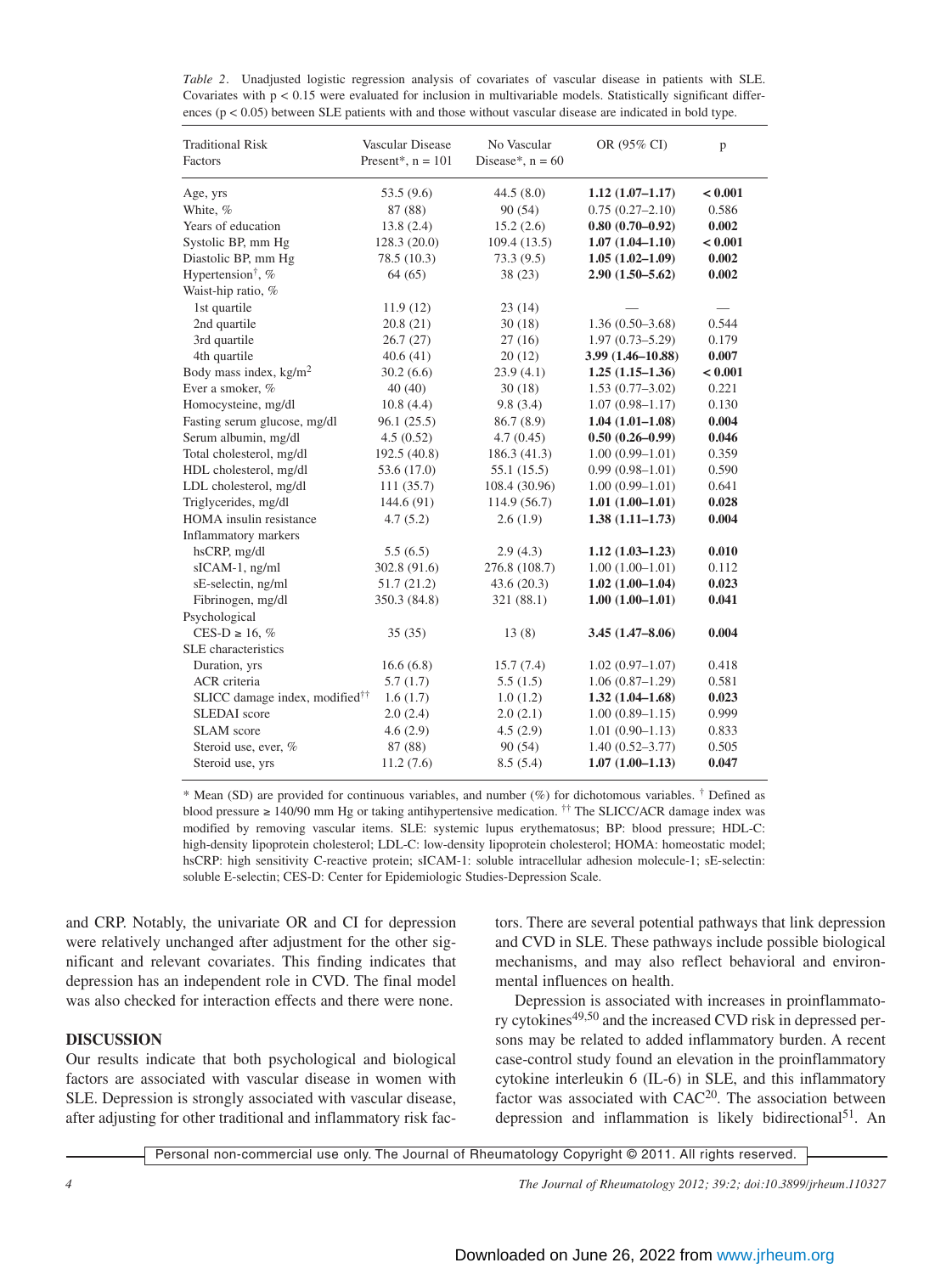*Table 3.* Multivariable logistic regression analysis of risk factors for vascular disease in women with SLE  $(n = 161)$ .

| Variable                           | OR (95% CI)          | р       |
|------------------------------------|----------------------|---------|
| Age                                | $1.11(1.06 - 1.17)$  | < 0.001 |
| Years of education                 | $0.82(0.68 - 0.99)$  | 0.037   |
| Depression (CES-D $\geq$ 16)       | $3.85(1.37-10.87)$   | 0.011   |
| Hypertension                       | $2.50(1.10-5.66)$    | 0.028   |
| Waist-hip ratio*                   |                      |         |
| 2nd quartile, $0.77$ to $< 0.814$  | $1.11(0.32 - 3.94)$  | 0.867   |
| 3rd quartile, $0.814$ to $< 0.868$ | $2.60(0.73 - 9.36)$  | 0.142   |
| 4th quartile, $\geq 0.868$         | $4.03(1.12 - 14.49)$ | 0.032   |
| hsCRP                              | $1.12(1.01-1.23)$    | 0.029   |

\* Reference group is the first quartile of waist-hip ratio, < 0.77. For definitions, see Table 2.

inflammatory environment, which is typically present in patients with SLE, may result in low mood and malaise $52$ .

Depressed mood, particularly when chronic, may have a negative influence on lifestyle and behavior choices. For example, depression is a risk factor for poor medication adherence in  $SLE^{25}$  and in adults with heart disease<sup>53</sup>. Depression may interact with physical inactivity to influence CVD. Murine studies indicate that depressed behavior induced by chronic intermittent stress led to reduced exercise and ultimately to early atherosclerotic changes<sup>54</sup>. In a population study of elderly men, baseline depressive symptoms were associated with physical inactivity. Ten-year risk of cardiac mortality was increased about 50% by the combined effect of depressive symptoms with inactivity55.

We considered adiposity as a potential pathway linking depression and vascular disease. Adiposity has received attention in CVD research because adipose tissue, particularly visceral adipose tissue, is known to produce inflammatory factors. In a medically healthy group, depression was found to influence weight accumulation, which led to increased production of inflammatory cytokines<sup>56</sup>. In SLE, obesity was related to increased levels of CRP and IL-6, as well as reduced functional capacity<sup>57</sup>. Our group recently found that BMI mediated an association between depressive symptoms and CAC in SLE58. However, in our current study we found that even after adjusting for waist-hip ratio, itself an important risk factor, depression was strongly associated to vascular disease.

In SLE, depression can be a manifestation of central nervous system (CNS) involvement. Although the classification criteria for SLE include only history of seizures or psychosis as the indicators of neurologic involvement $30$ , depression is a component of neuropsychiatric lupus<sup>59</sup>. Mood disorders are included among the 19 central and peripheral neuropsychiatric syndromes listed in the 1999 ACR nomenclature for neuropsychiatric lupus<sup>60</sup>.

Whether depression is linked to CVD in SLE through behavioral pathways, biological pathways, or both remains unresolved. Depression may result from the struggle to cope with a fatiguing, painful, and unpredictable chronic condition.

SLE frequently is associated with work disability and loss of income, which could contribute to depression as well as to reduced ability to access healthcare. Depression and low access to healthcare may both contribute to low adherence with medical treatment, possibly resulting in increased risk of CVD. On the other hand, depression may be a product of the inflammatory milieu of SLE. To the extent that inflammation contributes not only to CVD risk directly but also, on an individual level, to feelings of malaise and low motivation, depression may be a direct consequence of inflammation. However, depression may also add to inflammatory burden through increased sedentary behavior, leading to increased adipose tissue, which is an additional source of inflammation. It is likely that paths linking depression with CVD in SLE are multifactorial as well as bidirectional, and further investigation of these issues is needed.

One limitation of our study is that we did not investigate precisely whether depressive symptoms were directly related to SLE (e.g., a manifestation of CNS lupus) or indirectly related, such as a psychosocial consequence of the life changes brought about by SLE. The cross-sectional design is a limitation that restricts our ability to infer that depression or other risk factors are causally related to vascular disease in SLE. Presumably, vascular changes take place over a long time. Certain risk factors such as adiposity and hypertension may be presumed to be longstanding, but current depressive symptoms may be transient rather than chronic. The CES-D is widely used for quantifying depressive symptoms, in SLE as well as other groups. However, we acknowledge that there are other methods to assess depression, such as the Structured Clinical Interview for the *Diagnostic and Statistical Manual of Mental Disorders*61. The addition of a diagnostic interview would have the advantage of documenting clinical diagnosis as well as chronicity of depression. Ideally, future studies of the biological and psychological risks for CVD in SLE will include prospective data collection, mood disorder diagnosis in addition to self-report symptoms, and more precise investigation into possible mechanisms linking depression and CVD.

Depression may be associated with premature atherosclerotic disease in SLE through behavioral or biological pathways, or both. In women with SLE, depression is prevalent and is an important influence on physical health and comorbidity in addition to its effect on quality of life. Depression is treatable pharmacologically and through psychotherapy. Attention should be paid to diagnosing and treating depression in SLE, as this should not only contribute to improved quality of life, but possibly improve adherence to medical regimens and physical activity recommendations. Thus, improving management of depression may directly or indirectly influence physical health and overall CVD risk in patients with SLE.

# **REFERENCES**

1. Mathers CD, Loncar D. Projections of global mortality and burden of disease from 2002 to 2030. PLoS Med 2006;3:e442.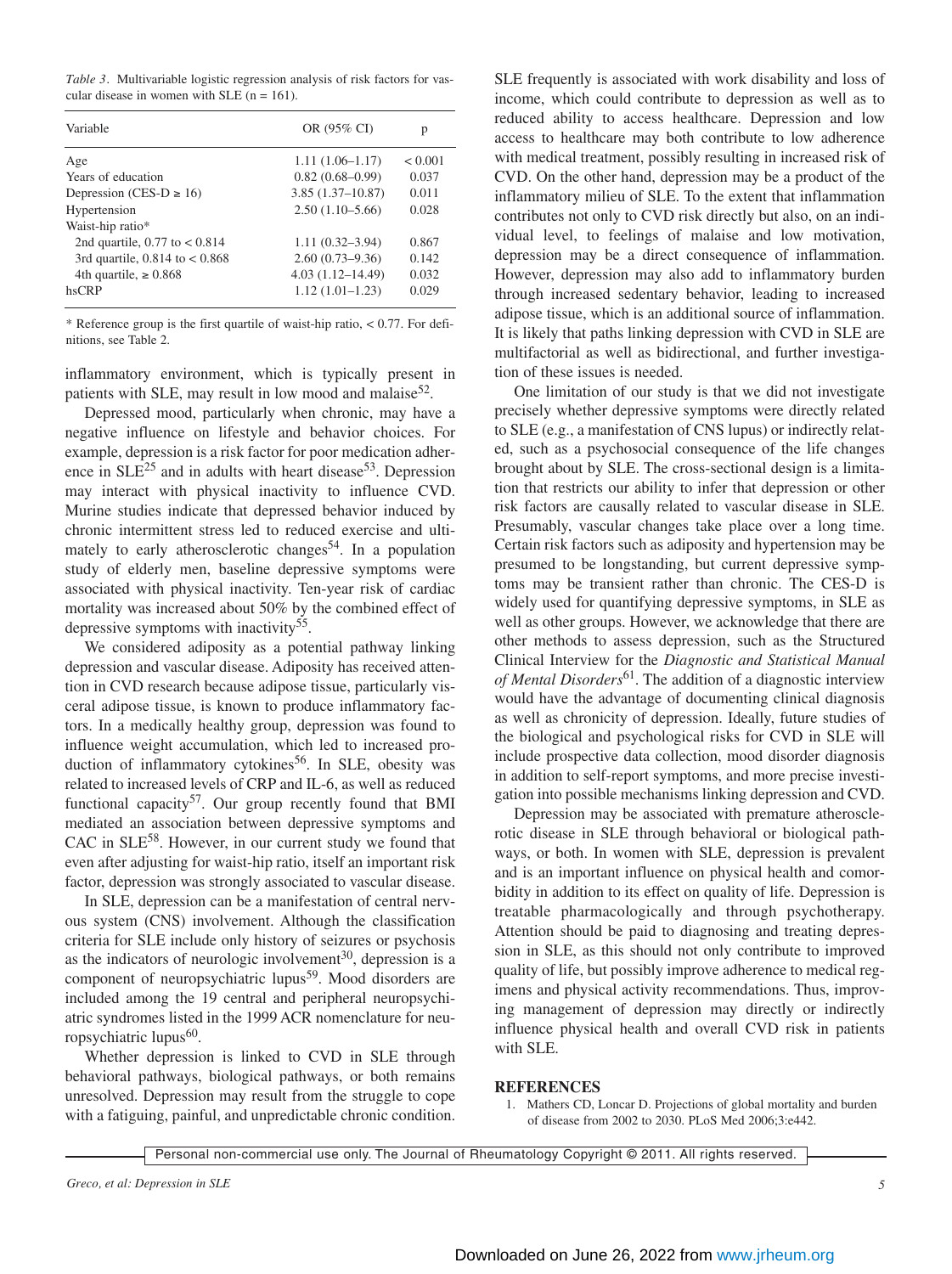- 2. Polsky D, Doshi JA, Marcus S, Oslin D, Rothbard A, Thomas N, et al. Long-term risk for depressive symptoms after a medical diagnosis. Arch Intern Med 2005;165:1260-6.
- 3. Agatisa PK, Matthews KA, Bromberger JT, Edmundowicz D, Chang Y, Sutton-Tyrrell K. Coronary and aortic calcification in women with a history of major depression. Arch Intern Med 2005;165:1229-36.
- 4. Haas DC, Davidson KW, Schwartz DJ, Rieckmann N, Roman MJ, Pickering TG, et al. Depressive symptoms are independently predictive of carotid atherosclerosis. Am J Cardiol 2005;95:547-50.
- 5. Empana JP, Jouven X, Lemaitre RN, Sotoodehnia N, Rea T, Raghunathan TE, et al. Clinical depression and risk of out-of-hospital cardiac arrest. Arch Intern Med 2006;166:195-200.
- 6. Empana JP, Sykes DH, Luc G, Juhan-Vague I, Arveiler D, Ferrieres J, et al. Contributions of depressive mood and circulating inflammatory markers to coronary heart disease in healthy European men: The Prospective Epidemiological Study of Myocardial Infarction (PRIME). Circulation 2005;111:2299-305.
- 7. Eaton WW, Fogel J, Armenian HK. The consequences of psychopathology in the Baltimore epidemiologic catchment area follow-up. Eaton WW, editor. Washington, DC: American Psychiatric Publishing Inc.; 2006.
- 8. Carney RM, Rich MW, Freedland KE, Saini J, teVelde A, Simeone C, et al. Major depressive disorder predicts cardiac events in patients with coronary artery disease. Psychosom Med 1988;50:627-33.
- 9. Carney RM, Freedland KE, Steinmeyer B, Blumenthal JA, Berkman LF, Watkins LL, et al. Depression and five year survival following acute myocardial infarction: A prospective study. J Affect Disord 2008;109:133-8.
- 10. Manzi S, Meilahn E, Rairie J, Conte C, Medsger T, Jansen-McWilliams L, et al. Age-specific incidence rates of myocardial infarction and angina in women with systemic lupus erythematosus: Comparison with the Framingham Study. Am J Epidemiol 1997;145:408-15.
- 11. Ward M. Premature morbidity from cardiovascular and cerebrovascular diseases in women with systemic lupus erythematosus. Arthritis Rheum 1999;42:338-46.
- 12. Roman M, Shanker B, Davis A, Lockshin M, Sammaritano L, Simantov R, et al. Prevalence and correlates of accelerated atherosclerosis in systemic lupus erythematosus. N Engl J Med 2003;349:2399-406.
- 13. Asanuma Y, Oeser A, Shintai A, Turner E, Olsen N, Fazio S, et al. Premature coronary-artery atherosclerosis in systemic lupus erythematosus. N Engl J Med 2003;349:2407-15.
- 14. Elliott JR, Manzi S, Sattar A, Santelices LC, Avram Z, Shaw P, et al. Carotid intima-media thickness and plaque predict future cardiovascular events in women with systemic lupus erythematosus [abstract]. Arthritis Rheum 2008;58 Suppl:S413.
- 15. Bjornadal L, Yin L, Granath F, Klareskog L, Ekbom A. Cardiovascular disease a hazard despite improved prognosis in patients with systemic lupus erythematosus: results from a Swedish population based study 1964-95. J Rheumatol 2004;31:713-9.
- 16. Manzi S, Selzer F, Sutton-Tyrrell K, Fitzgerald SG, Rairie JE, Tracy RP, et al. Prevalence and risk factors of carotid plaque in women with systemic lupus erythematosus. Arthritis Rheum 1999;42:51- 60.
- 17. Maksimowicz-McKinnon K, Magder LS, Petri M. Predictors of carotid atherosclerosis in systemic lupus erythematosus. J Rheumatol 2006;33:2458-63.
- 18. Kiani AN, Magder L, Petri M. Coronary calcium in systemic lupus erythematosus is associated with traditional cardiovascular risk factors, but not with disease activity. J Rheumatol 2008;35:1300-6.
- 19. Esdaile J, Abrahamowicz M, Grodzicky T, Li Y, Panaritis C, du Berger R, et al. Traditional Framingham risk factors fail to fully

account for accelerated atherosclerosis in systemic lupus erythematosus. Arthritis Rheum 2001;44:2331-7.

- 20. Asanuma Y, Chung CP, Oeser A, Shintani A, Stanley E, Raggi P, et al. Increased concentration of proatherogenic inflammatory cytokines in systemic lupus erythematosus: relationship to cardiovascular risk factors. J Rheumatol 2006;33:539-45.
- 21. Kozora E, Ellison MC, West S. Depression, fatigue, and pain in systemic lupus erythematosus (SLE): relationship to the American College of Rheumatology SLE neuropsychological battery. Arthritis Rheum 2006;55:628-35.
- 22. Sundquist K, Li X, Hemminki K, Sundquist J. Subsequent risk of hospitalization for neuropsychiatric disorders in patients with rheumatic diseases. Arch Intern Med 2008;65:501-7.
- 23. Bachen EA, Chesney MA, Criswell LA. Prevalence of mood and anxiety disorders in women with systemic lupus erythematosus. Arthritis Care Res 2009;61:822-9.
- 24. Nery FG, Borba EF, Hatch JP, Soares JC, Bonfa E, Neto FL. Major depressive disorder and disease activity in systemic lupus erythematosus. Compr Psychiatry 2007;48:14-9.
- 25. Julian LJ, Yelin E, Yazdany J, Panopalis P, Trupin L, Criswell LA, et al. Depression, medication adherence, and service utilization in systemic lupus erythematosus. Arthritis Rheum 2009;61:240-6.
- 26. Hay EM, Huddy A, Black D, Mbaya P, Tomenson B, Bernstein RM, et al. A prospective study of psychiatric disorder and cognitive function in systemic lupus erythematosus. Ann Rheum Dis 1994;53:298-303.
- 27. Tomietto P, Annese V, D'Agostini S, Venturini P, La Torre G, De Vita S, et al. General and specific factors associated with severity of cognitive impairment in systemic lupus erythematosus. Arthritis Care Res 2007;57:1461-72.
- 28. Ives DG, Fitzpatrick AL, Bild DE, Psaty BM, Kuller LH, Crowley PM, et al. Surveillance and ascertainment of cardiovascular events. The Cardiovascular Health Study. Ann Epidemiol 1995;5:278-85.
- 29. Tan EM, Cohen AS, Fries JF, Masi AT, McShane DJ, Rothfield NF, et al. The 1982 revised criteria for the classification of systemic lupus erythematosus. Arthritis Rheum 1982;25:1271-7.
- 30. Hochberg MC. Updating the American College of Rheumatology revised criteria for the classification of systemic lupus erythematosus. Arthritis Rheum 1997;40:1725.
- 31. Radloff LS. The CES-D scale: A self-report depression scale for research in the general population. Appl Psychol Meas 1977;1:385-401.
- 32. Kuller LH, Matthews KA, Sutton-Tyrrell K, Edmundowicz D, Bunker CH. Coronary and aortic calcification among women 8 years after menopause and their premenopausal risk factors: the Healthy Women Study. Arterioscler Throm Vasc Biol 1999;19:2189-98.
- 33. Dessein PH, Joffe BI. Insulin resistance and impaired beta cell function in rheumatoid arthritis. Arthritis Rheum 2006;54:2765-75.
- 34. Macy EM, Hayes TE, Tracy RP. Variability in the measurement of C-reactive protein in healthy subjects: Implications for reference intervals and epidemiological applications. Clin Chem 1997;43:52-8.
- 35. Cushman M, Cornell ES, Howard PR, Bovill EG, Tracy RP. Laboratory methods and quality assurance in the Cardiovascular Health Study. Clin Chem 1995;41:264-70.
- 36. Liang M, Socher S, Larson M, Schur P. Reliability and validity of six systems for the clinical assessment of disease activity in systemic lupus erythematosus. Arthritis Rheum 1989;32:1107-18.
- 37. Bombardier C, Gladman DD, Urowitz MB, Caron D, Chang CH. Derivation of the SLEDAI. A disease activity index for lupus patients. The Committee on Prognosis Studies in SLE. Arthritis Rheum 1992;35:630-40.
- 38. Gladman D, Ginzler E, Goldsmith C, Fortin P, Liang M, Urowitz M, et al. The development and initial validation of the Systemic